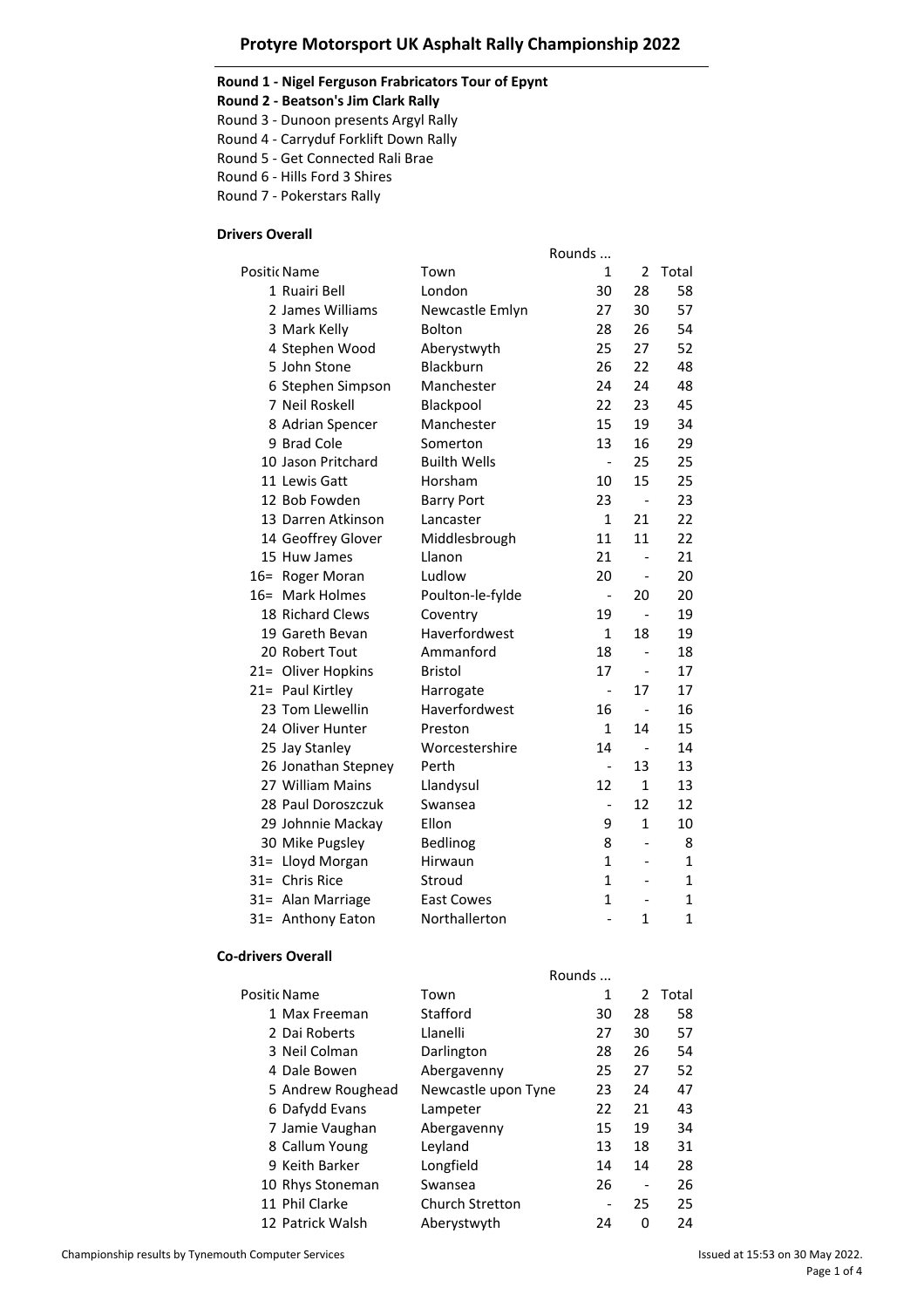| Protyre Motorsport UK Asphalt Rally Championship 2022 |  |  |  |  |  |
|-------------------------------------------------------|--|--|--|--|--|
|-------------------------------------------------------|--|--|--|--|--|

| 13 Phil Sandham                              | Carnforth             | $\mathbf{1}$                      | 23                            | 24     |
|----------------------------------------------|-----------------------|-----------------------------------|-------------------------------|--------|
| 14 Mark Perryman                             | Isle Of Man           | $\overline{\phantom{a}}$          | 22                            | 22     |
| 15 Den Golding                               | Newport               | 21                                | $\blacksquare$                | 21     |
| 16= Carl Williamson                          | Nelson                | 20                                | $\overline{\phantom{a}}$      | 20     |
| 16 = David Jones                             | London                | $\overline{\phantom{a}}$          | 20                            | 20     |
| 18 Terry Martin                              | <b>Blackburn</b>      | 19                                | $\overline{\phantom{a}}$      | 19     |
| 19 Ian Taylor                                | Carmarthen            | 18                                | $\overline{a}$                | 18     |
| 20 Jonathon Kennedy                          | Ellesmere Port        | $\mathbf{1}$                      | 17                            | 18     |
| 21 Jack Bowen                                | Hereford              | 17                                | $\overline{\phantom{a}}$      | 17     |
| 22= Aled Davies                              | <b>Builth Wells</b>   | $\overline{\phantom{a}}$          | 16                            | 16     |
| 22= Elgan Davies                             | Llandeilo             | 16                                | $\sim$                        | 16     |
| 24 Julian Doroszczuk                         | Swansea               | $\overline{\phantom{a}}$          | 15                            | 15     |
| 25 Marc Clatworthy                           | Rhondda Cyon Taff     | 12                                | $\overline{\phantom{a}}$      | 12     |
| 26= Colin Jenkins<br>26= Matthew Daniels     | Coleford              | 1                                 | $\overline{\phantom{a}}$      | 1      |
|                                              | Thornton-cleveleys    |                                   | 1<br>1                        | 1<br>1 |
| 26= Emily Easton-Page<br>26= Lewis Griffiths | Banchory              | 1                                 |                               |        |
| 26= Ian Jackson                              | Machynlleth           |                                   | $\overline{\phantom{a}}$<br>1 | 1<br>1 |
| 26= Ellie Williams                           | Stockton-on-tees      | $\qquad \qquad \blacksquare$<br>1 |                               | 1      |
|                                              | Llandovery            |                                   |                               |        |
| <b>Class N3 Drivers</b>                      |                       |                                   |                               |        |
|                                              |                       | Rounds                            |                               |        |
| Positic Name                                 | Town                  | 1                                 | 2                             | Total  |
| 1 Johnnie Mackay                             | Ellon                 | 15                                | 0                             | 15     |
| <b>Class B9 Drivers</b>                      |                       |                                   |                               |        |
|                                              |                       | Rounds                            |                               |        |
| Positic Name                                 | Town                  | 1                                 | 2                             | Total  |
| 1 William Mains                              | Llandysul             | 15                                | 0                             | 15     |
| <b>Class B10 Drivers</b>                     |                       |                                   |                               |        |
|                                              |                       | Rounds                            |                               |        |
| Positic Name                                 | Town                  | 1                                 | 2                             | Total  |
| 1 Lewis Gatt                                 | Horsham               | 15                                | 15                            | 30     |
| <b>Class B10 Co-drivers</b>                  |                       |                                   |                               |        |
|                                              |                       | Rounds                            |                               |        |
| Positic Name                                 | Town                  | 1                                 | 2                             | Total  |
| 1 Callum Young                               | Leyland               | 15                                | 15                            | 30     |
| <b>Class B11 Drivers</b>                     |                       |                                   |                               |        |
|                                              |                       | Rounds                            |                               |        |
| Positic Name                                 | Town                  | 1                                 | 2                             | Total  |
| 1 Geoffrey Glover                            | Middlesbrough         | 15                                | 10                            | 25     |
| 2 Oliver Hunter                              | Preston               | 0                                 | 15                            | 15     |
| 3 Paul Doroszczuk                            | Swansea               |                                   | 12                            | 12     |
| <b>Class B11 Co-drivers</b>                  |                       |                                   |                               |        |
|                                              |                       | Rounds                            |                               |        |
| Positic Name                                 | Town                  | 1                                 | 2                             | Total  |
| 1 Keith Barker                               | Longfield             | 15                                | 10                            | 25     |
| 2 Jonathon Kennedy                           | <b>Ellesmere Port</b> | 0                                 | 15                            | 15     |
| 3 Julian Doroszczuk                          | Swansea               |                                   | 12                            | 12     |
| <b>Class B12 Drivers</b>                     |                       |                                   |                               |        |
|                                              |                       | Rounds                            |                               |        |
| Positic Name                                 | Town                  | 1                                 | 2                             | Total  |
| 1= Mike Pugsley                              | Bedlinog              | 15                                |                               | 15     |
| 1= Jonathan Stepney                          | Perth                 |                                   | 15                            | 15     |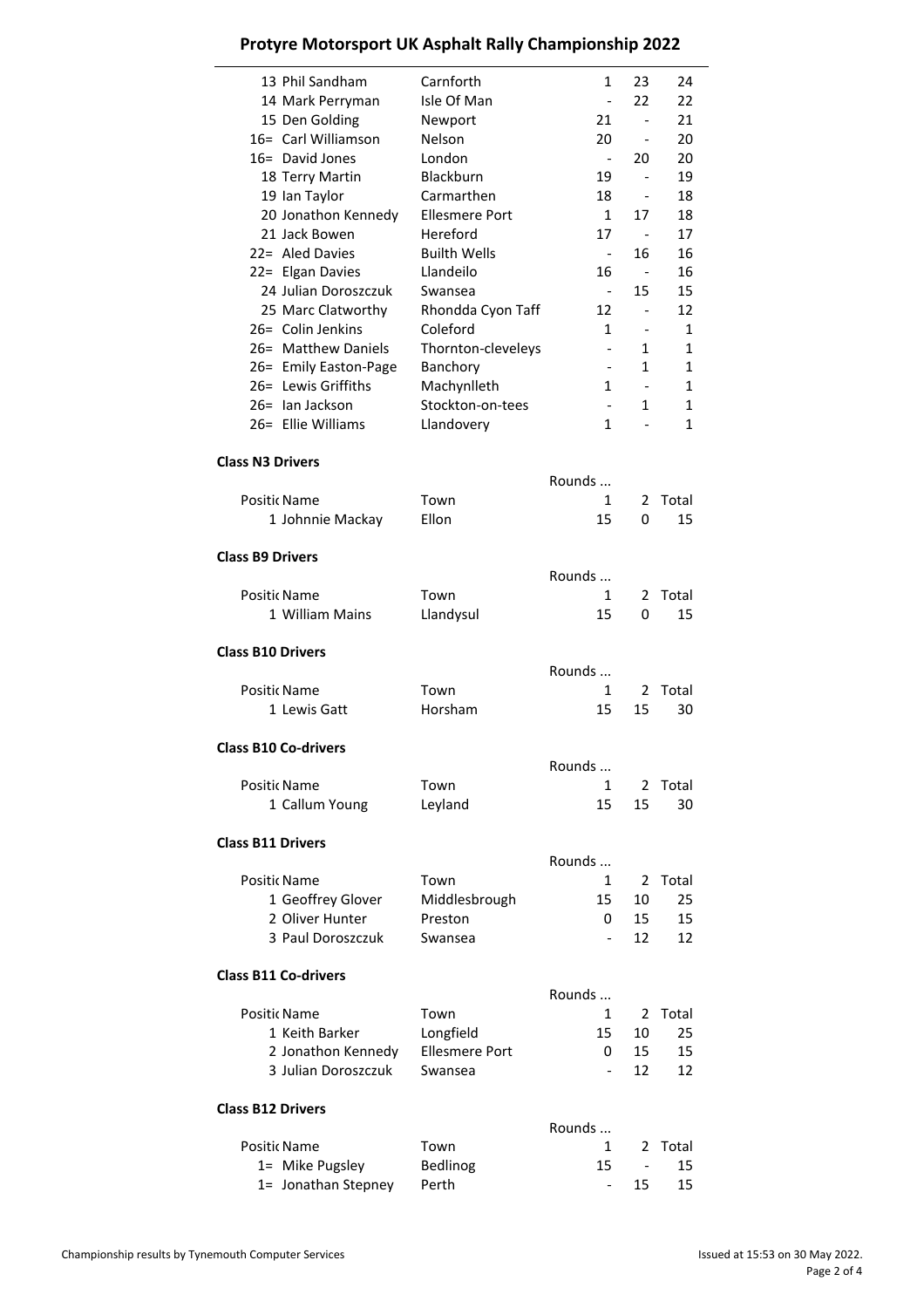# **Protyre Motorsport UK Asphalt Rally Championship 2022**

| <b>Class B12 Co-drivers</b>          |                                          | Rounds                   |                              |       |
|--------------------------------------|------------------------------------------|--------------------------|------------------------------|-------|
|                                      | Town                                     | 1                        | 2                            | Total |
| Positic Name                         |                                          | 15                       | $\blacksquare$               | 15    |
| 1= Marc Clatworthy<br>1= Aled Davies | Rhondda Cyon Taff<br><b>Builth Wells</b> | $\overline{\phantom{a}}$ |                              | 15    |
|                                      |                                          |                          | 15                           |       |
| <b>Class B13 Drivers</b>             |                                          | Rounds                   |                              |       |
| Positic Name                         | Town                                     | 1                        | 2                            | Total |
| 1 Brad Cole                          | Somerton                                 | 10                       | 12                           | 22    |
| 2 Huw James                          | Llanon                                   | 15                       | $\overline{\phantom{a}}$     | 15    |
| 3 Darren Atkinson                    | Lancaster                                | 0                        | 15                           | 15    |
| 4 Jay Stanley                        | Worcestershire                           | 12                       | $\overline{a}$               | 12    |
| <b>Class B13 Co-drivers</b>          |                                          |                          |                              |       |
|                                      |                                          | Rounds                   |                              |       |
| Positic Name                         | Town                                     | 1                        | 2                            | Total |
| 1 Jamie Vaughan                      | Abergavenny                              | 10                       | 12                           | 22    |
| 2 Phil Sandham                       | Carnforth                                | 0                        | 15                           | 15    |
| 3 Dafydd Evans                       | Lampeter                                 | 15                       |                              | 15    |
| 4 Elgan Davies                       | Llandeilo                                | 12                       | $\qquad \qquad \blacksquare$ | 12    |
| <b>Class B14 Drivers</b>             |                                          |                          |                              |       |
|                                      |                                          | Rounds                   |                              |       |
| Positic Name                         | Town                                     | 1                        | 2                            | Total |
| 1 Adrian Spencer                     | Manchester                               | 9                        | 12                           | 21    |
| 2= Richard Clews                     | Coventry                                 | 15                       | $\sim$                       | 15    |
| 2= Mark Holmes                       | Poulton-le-fylde                         | $\blacksquare$           | 15                           | 15    |
| 4 Robert Tout                        | Ammanford                                | 12                       | $\sim$                       | 12    |
| 5= Paul Kirtley                      | Harrogate                                | $\overline{\phantom{a}}$ | 10                           | 10    |
| 5= Oliver Hopkins                    | <b>Bristol</b>                           | 10                       | $\overline{\phantom{a}}$     | 10    |
|                                      |                                          |                          |                              |       |
| <b>Class B14 Co-drivers</b>          |                                          | Rounds                   |                              |       |
| Positic Name                         | Town                                     | 1                        | 2                            | Total |
| 1= Carl Williamson                   | Nelson                                   | 15                       | $\blacksquare$               | 15    |
| 1= Mark Perryman                     | Isle Of Man                              |                          | 15                           | 15    |
|                                      |                                          | $\overline{\phantom{0}}$ |                              |       |
| 3= Terry Martin                      | Blackburn                                | 12                       | $\qquad \qquad \blacksquare$ | 12    |
| 3= David Jones                       | London                                   |                          | 12                           | 12    |
| 5 Ian Taylor                         | Carmarthen                               | 10                       |                              | 10    |
| <b>Class B15 Drivers</b>             |                                          |                          |                              |       |
|                                      |                                          | Rounds                   |                              |       |
| Positic Name                         | Town                                     | $\mathbf{1}$             | 2                            | Total |
| 1 Mark Kelly                         | Bolton                                   | 15                       | 12                           | 27    |
| 2 Stephen Wood                       | Aberystwyth                              | 10                       | 15                           | 25    |
| 3 John Stone                         | Blackburn                                | 12                       | 8                            | 20    |
| 4 Stephen Simpson                    | Manchester                               | 9                        | 10                           | 19    |
| 5 Neil Roskell                       | Blackpool                                | 7                        | 9                            | 16    |
| 6 Bob Fowden                         | <b>Barry Port</b>                        | 8                        | $\qquad \qquad \blacksquare$ | 8     |
| 7 Roger Moran                        | Ludlow                                   | 6                        |                              | 6     |
| <b>Class B15 Co-drivers</b>          |                                          |                          |                              |       |
|                                      |                                          | Rounds                   |                              |       |
| Positic Name                         | Town                                     | 1                        | $\overline{2}$               | Total |
| 1 Neil Colman                        | Darlington                               | 15                       | 12                           | 27    |
| 2 Dale Bowen                         | Abergavenny                              | 10                       | 15                           | 25    |
| 3 Andrew Roughead                    | Newcastle upon Tyne                      | 8                        | 10                           | 18    |
| 4 Rhys Stoneman                      | Swansea                                  | 12                       |                              | 12    |
| 5 Patrick Walsh                      | Aberystwyth                              | 9                        | 0                            | 9     |
| 6 Den Golding                        | Newport                                  | 7                        |                              | 7     |